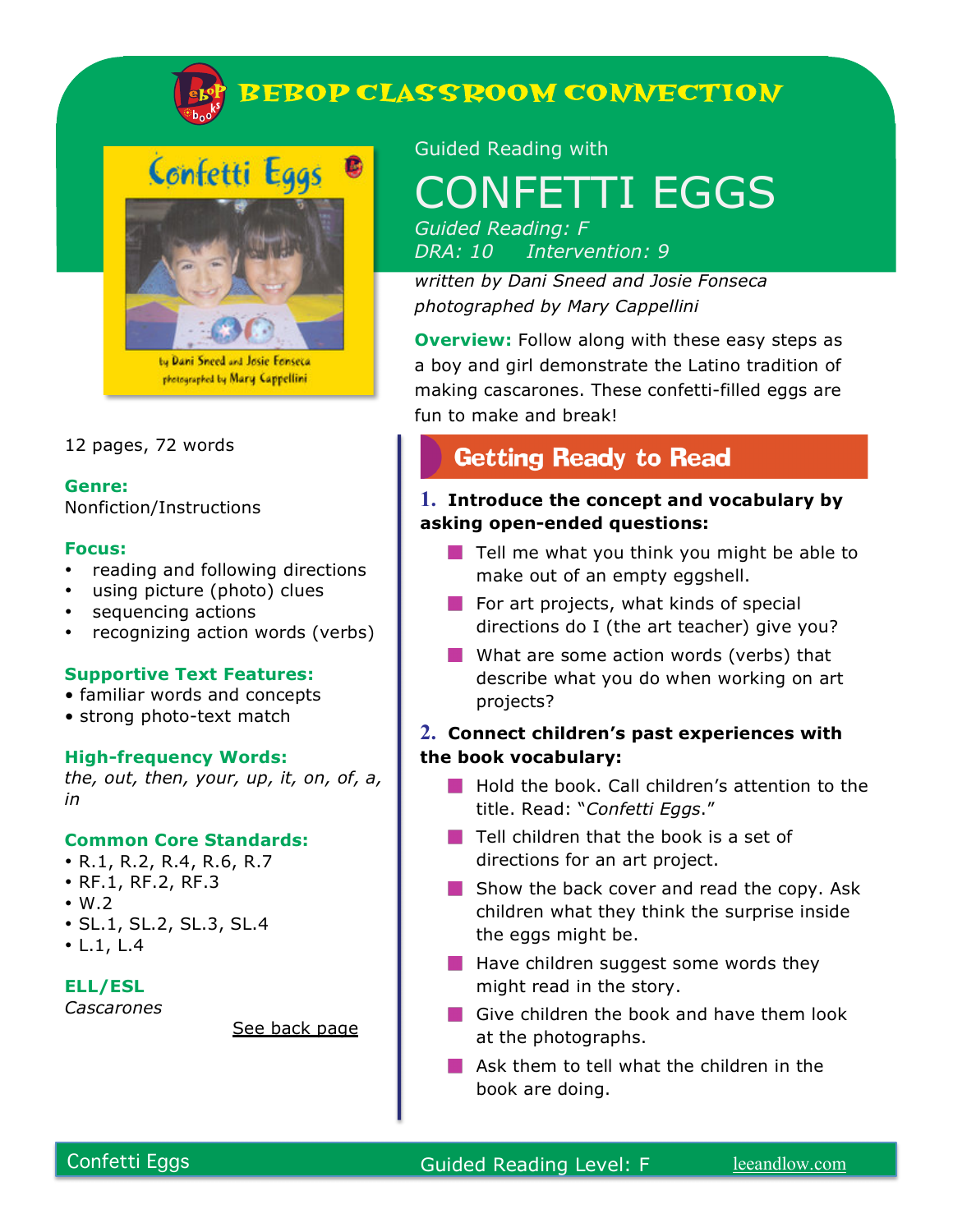**BEBOP CLASS ROOM CONNECTION** 

## **3. Remind children of the strategies they know and can use with unfamiliar words:**

- $\blacksquare$  Ask them, "What will you do if you come to a word you don't know?"
- $\blacksquare$  Encourage children to say the beginning sound of an unknown word and read on, returning to the word after completing the sentence.

## **4. Be aware of the following text features:**

- $\blacksquare$  The book contains several highfrequency words and many other familiar words.
- $\blacksquare$  Each sentence begins with a verb: **Tap, Take, Empty, Plop, Wash, Rinse, Dry**, and so on.
- $\blacksquare$  There are two compound words: **eggshell** and **paintbrush**.
- $\blacksquare$  The two sentences on each page go together; the second sentence further explains the direction in the last sentence.
- $\blacksquare$  The last page contains a single word, an exclamation.

## **Reading the Book**

## **1. Set a purpose by telling children to find out how to make confetti eggs.**

**2. Have children read quietly, but out loud**. Each child should be reading at his or her own pace. Children should not read in chorus. Listen to children as they read by leaning close or bending down beside each child.

### **3. Look for these reading behaviors during the first reading:**

- $\blacksquare$  Have they begun to cross-check, using a variety of strategies, and to self correct?
- Do they rely less on pictures and more on print when reading?
- $\blacksquare$  Do they have a growing sight vocabulary?
- **Are they monitoring meaning and** rereading why they lose meaning?
- $\blacksquare$  Do they use beginning, middle, and ending sounds to read unknown words?
- $\blacksquare$  Have they started to use punctuation to gain meaning?
- Do they make more accurate predictions?
- Can they connect the text to past experiences?

**4. As children read, suggest a reading strategy if they are struggling:** "Try saying the beginning of the word. Try looking at the picture for help." Encourage children to take a guess or read past the unknown word.

## **5. Possible teaching points to address based on your observations:**

- **Review how to find a known part in an** unknown word.
- Show children how to use analogies to move from the known to the unknown when encountering new words.
- **Work with suffixes and prefixes.**
- **Review using grammar (syntax) to** unlock words by considering the sentence structure or parts of speech in the sentence.
- Explore the story grammarcharacters, setting, problem, solution, and so on.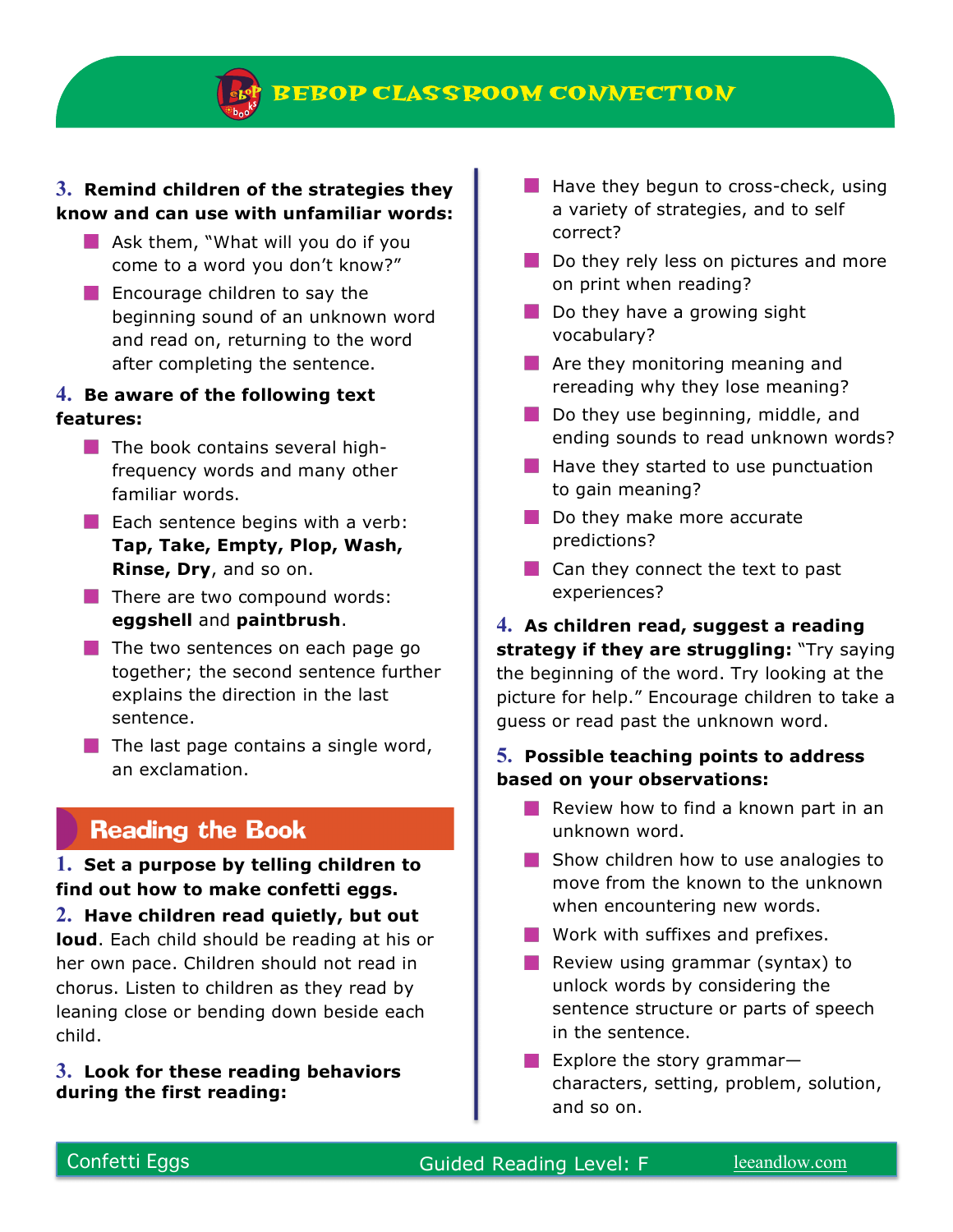

- $\blacksquare$  Review how to determine what is important in a picture or sentence.
- **Model asking questions or making "I** wonder . . ." statements to extend comprehension.
- $\blacksquare$  Review using punctuation marks to guide the meaning-making process. Call attention to the exclamation point on the last page.
- Model how to revisit the text to find specific examples or ideas in the story.

## **After the First Reading**

**1. Have children explain how the boy and girl made the confetti eggs.**

**2. Make a list of the directions for making confetti eggs and discuss why each step is important.** 

**3. Talk about the sequence of steps and why the sequence is this way.**

**4. Compare how making confetti eggs is similar to and different from dying eggs. 5. Brainstorm other things that could be made from empty eggshells.** 

## **Second Reading**

## **1. Have children reread the book in a whisper voice or to a partner.**

**2. This is a time for assessment.** While they are reading, watch what children do and what they use from the teaching time. Alternatively, you might take a running record on one student as an assessment of the student's reading behavior.

## **Cross-Curricular Activities**

**Art:** Make confetti eggs, following the directions in the book.

**Math:** Have children explore empty egg cartons and discuss the concept of a dozen and how many items make up a dozen. Put a dried bean, button, or other small object into each section of the egg carton. Count how many are in each row (6). Show children how the sections are set up in pairs and how they can count by twos up to 12.

**Science:** Have children use a hand lens or magnifying glass to observe the inside and outside of an uncooked eggshell. Have children describe the similarities and differences. Then have them examine the inside and outside of the shell from a hard boiled egg, and describe the similarities and differences found there. Make a chart comparing the outsides and insides of the two eggshells.

**Social Studies:** Explore how confetti eggs (cascarones) are used during festivals. Find out why and how this tradition developed and how it is practiced in Mexico, Texas, and other areas of the United States today.

**Writing:** Use some or all the verbs in the story to write directions for another art project.